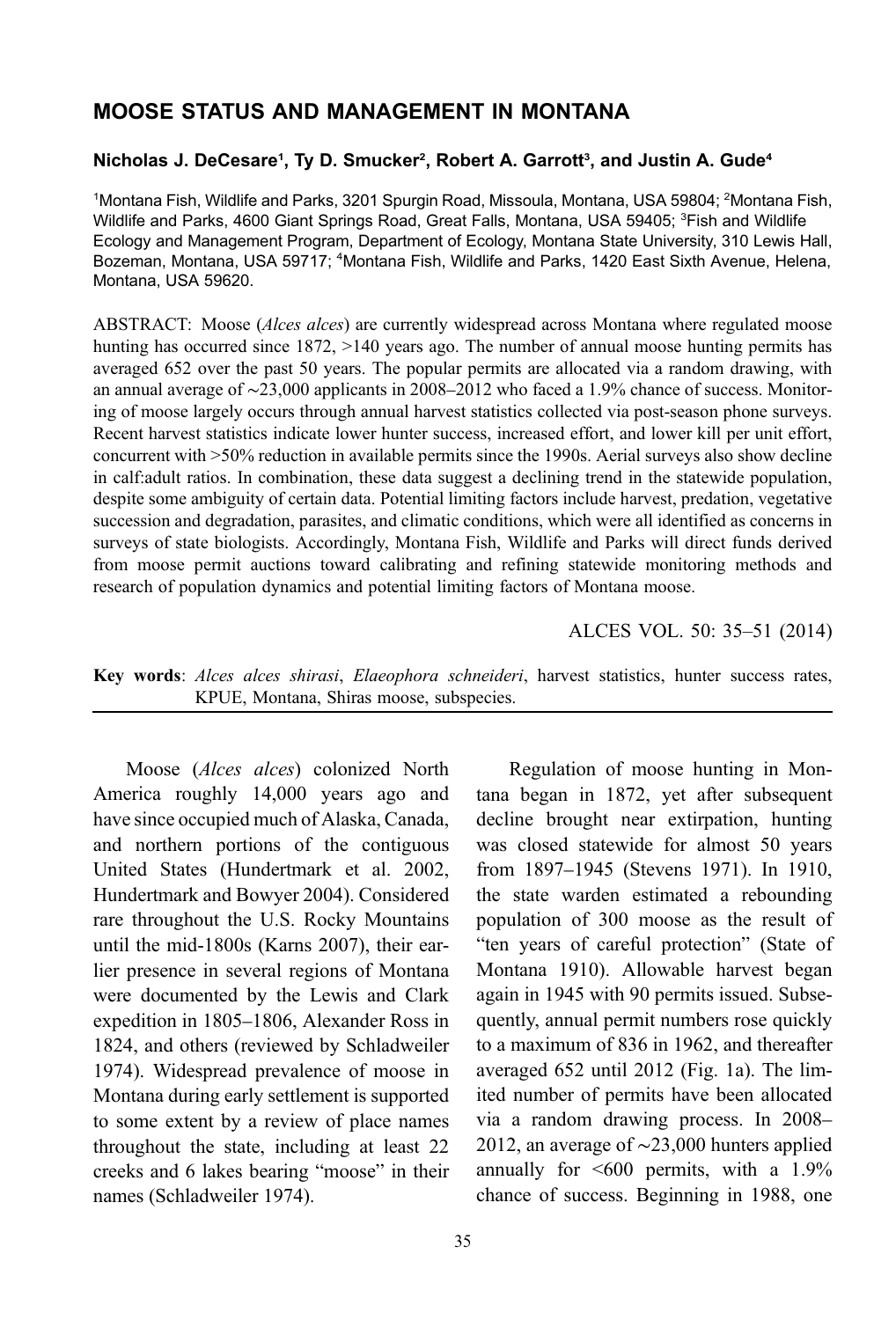<span id="page-1-0"></span>

Fig. 1. Statewide and regional trends of a) number of permits issued and b) hunter success rates (number harvested/number of permits issued) for moose in Montana, 1945–2012.

additional permit has been auctioned to the highest bidder, with revenue directly earmarked for moose management or research. Additionally, since 2006 applicants can purchase unlimited numbers of chances at drawing one available moose "super-tag," valid in any permitted hunting district. Along with super-tag chances for other species, revenue from these sales is earmarked for hunting access programs and wildlife habitat conservation.

Moose in Montana typically occur at relatively low density and are vastly outnum‐ bered by seasonally sympatric elk (Cervus elaphus), white-tailed deer (Odocoileus  $virginianus$ , and mule deer  $(O.$  hemionus) populations. Relative ungulate densities are reflected in their harvest level; in 2012 hunters harvested ∼274 moose versus >20,000 elk, 37,000 mule deer, and 49,000 whitetailed deer. Rigorous statewide abundance estimates of moose are lacking, but based on professional opinion among regional management biologists in 2006, the estimated statewide population was 4,500–5,500, albeit without estimable accuracy or precision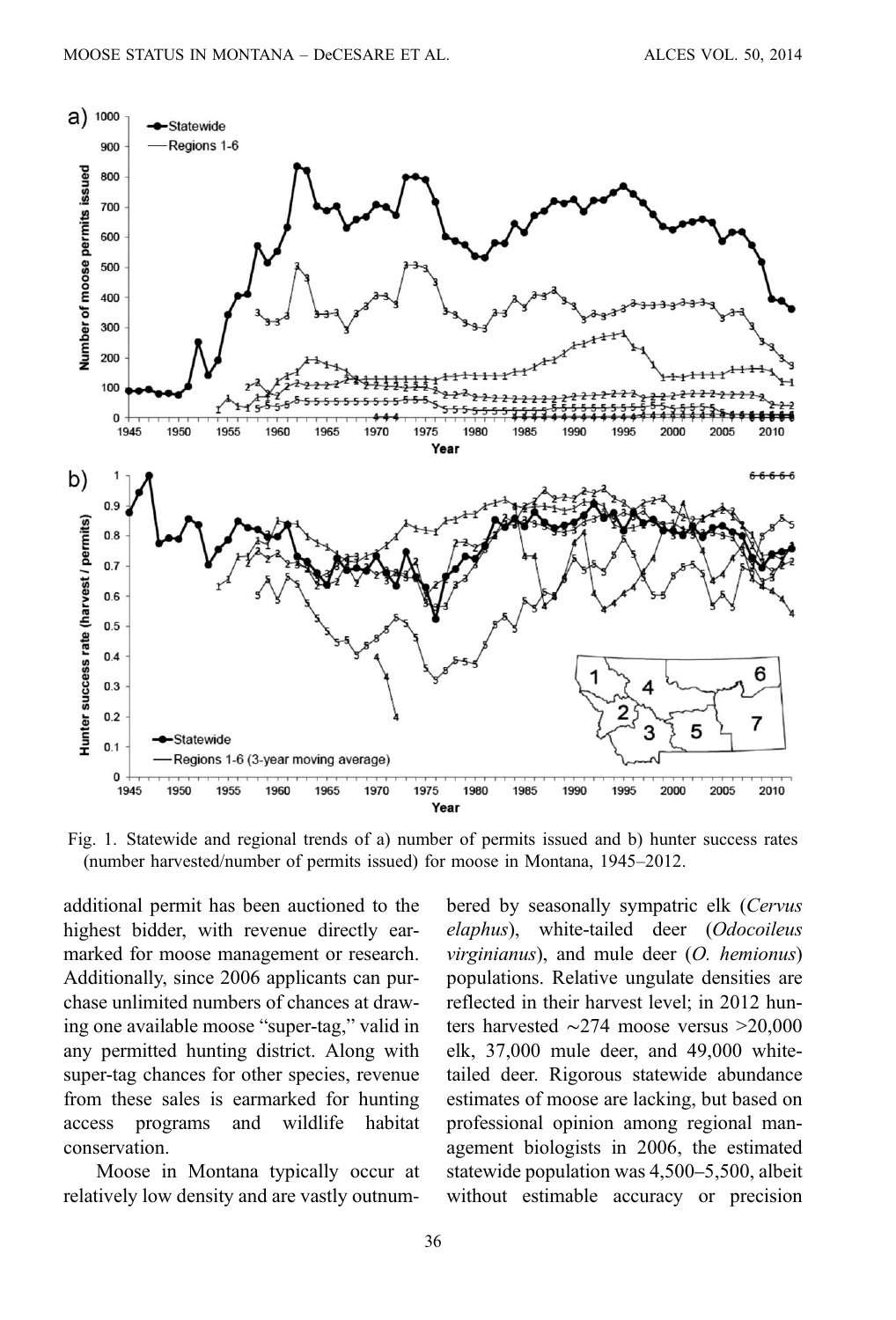(Smucker et al. 2011). Moose are distributed widely across western portions of the state, with lower density extending to the east, as reflected by the current distribution of allowable harvest (Fig. 2). The majority of annual permits are offered in the southwest (56% in Region 3) and northwest (25% in Region 1). In recent decades moose have continued to colonize, or re-colonize, portions of central and eastern Montana allowing for added harvest opportunity.

Moose occupy forested landscapes throughout western Montana ranging from regenerating areas within dense mesic forest, such as the Cabinet Mountains in the northwest, to areas with extensive willow fen habitat, as found within the Centennial and Big Hole Valleys in the southwest. Moose in the prairie landscapes of the east inhabit wetlands, particularly along the Missouri river, other riparian corridors, and areas supporting healthy willow communities.

#### **TAXONOMY**

Moose within the Rocky Mountains of the United States have historically been

classified as Shiras moose (A. a. shirasi). The subspecies was first described in Wyoming (Nelson 1914), and subsequent morphological sampling by Peterson (1952) suggested its range to extend northward through Montana and into a zone of intergradation with the northwestern subspecies (A. a. andersoni) in western Alberta and eastern British Columbia. While genetic evaluation of subspecies designations using mitochondrial haplotypes generally upheld some level of differentiation between Shiras moose in Colorado and representative samples from other subspecies (Hundertmark et al. 2003), such methods have not been applied to evaluate moose in Montana. Particular interest in subspecies distinctions has arisen recently with anecdotal evidence of immigration of moose in northern and northeastern Montana from expanding populations in southern Alberta and Saskatchewan. For example, the Boone and Crockett Club has traditionally used the Canadian border to distinguish Shiras from "Canada" moose (a designation that essentially lumps northwestern and eastern [A. a. americana] subspecies into a



Fig. 2. Number of moose permits issued by moose hunting district in Montana, 2012.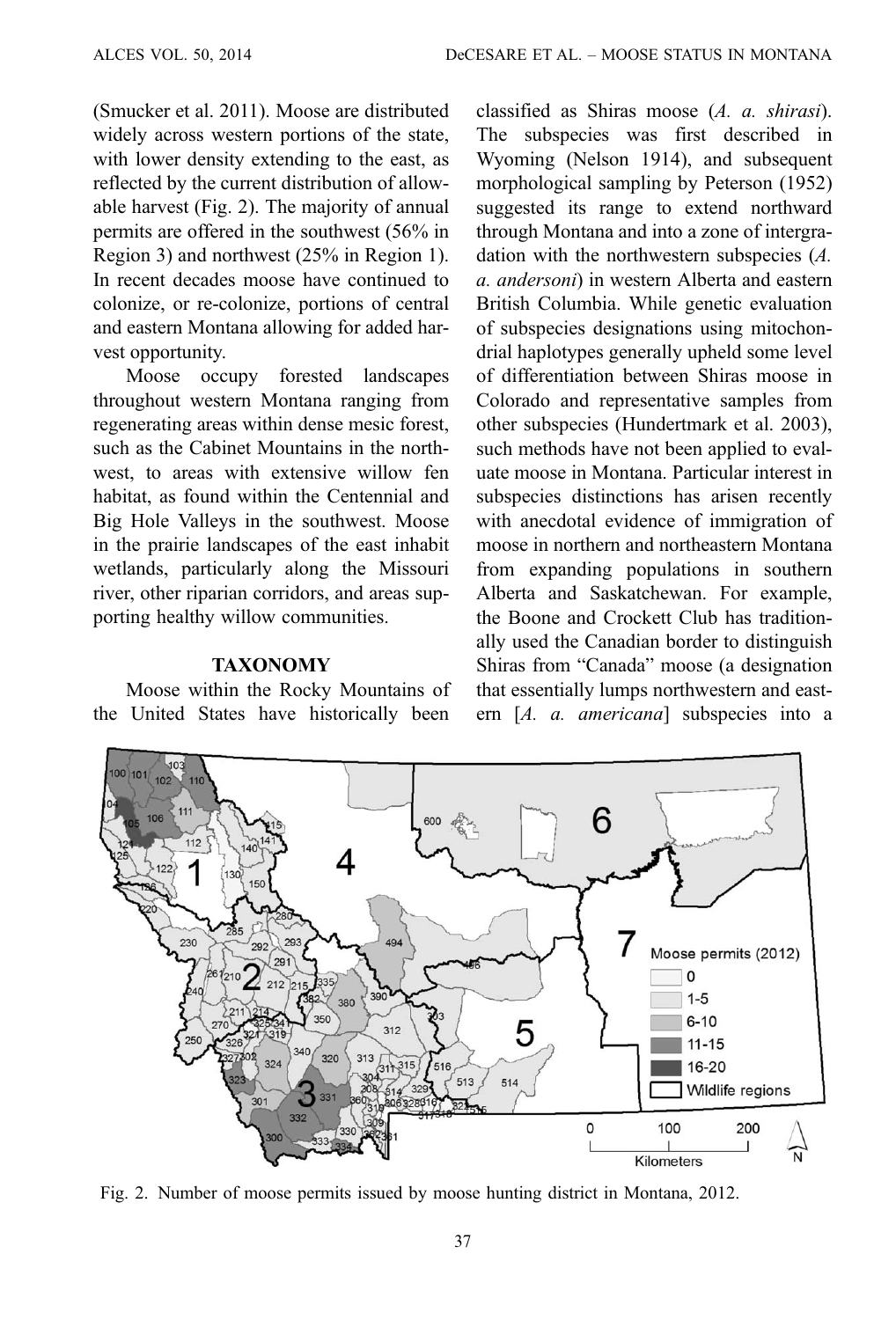single category) in scoring and record keeping of trophy animals. The advent of hunting in northeastern Montana's hunting district 600 has prompted informal discussion of classifying moose harvested within northern Montana and east of interstate highway I-15 as Canada moose, though none have been submitted for scoring to date (personal communication, J. Spring, Boone and Crockett Club, Missoula, Montana). Further sampling and analysis of population genetic structure of moose within and surrounding Montana may be needed to evaluate and update the subspecies range extents in the region.

### MONITORING METHODS AND DATA

Resources have been limited for monitoring moose given their relatively low abundance and hunting opportunity compared to other Montana ungulates. Post-season surveys of permit holders have been used to estimate wildlife harvest since 1941 (Cada 1983, Lukacs et al. 2011), and in recent years phone surveys are used to collect annual harvest data. Montana Fish, Wildlife & Parks (MFWP) attempts to survey every permit holder to measure hunter success and effort, and adjusts harvest estimates according to annual hunter responses and rates. During 2005–2012, surveys yielded hunter response rates of 81–96% and statewide harvest estimates with coefficients of variation of 0.6–2.3%. These are the most consistent monitoring data through time and across the state, and are estimated distinctly for each district and permit type. Though potentially less precise than more intensive aerial survey methods, hunter statistics provide a cost-effective means for monitoring moose population trend (Boyce et al. 2012). Generally, there are 4 statistics computed annually that provide insight into potential moose population trends: 1) number of permits issued, 2) hunter success rate, 3) days of moose hunter effort, and 4) kills per unit effort (KPUE).

38

Beyond harvest statistics, MFWP biologists in most regions have made at least intermittent efforts to conduct aerial surveys, but sustained survey efforts are limited to the few areas with historically higher density. In the northwest (Region 1), December helicopter surveys have been conducted annually since 1985 in a subset of moose hunting districts centered around the Cabinet, Purcell, Salish, and Whitefish Mountains. Moose in this densely forested region selectively use and are more visible in regenerating (15–30 years old) stands during early winter, but move into mature, closed-canopy forest as winter progresses (Matchett 1985). While an explicit model with sightability covariates has not been developed for the area, an early 1990s mark-resight study with 81 neckbanded individuals produced average sightability estimates of 0.53–0.55 (Brown 2006). In the southwest (Region 3), fixedwing aerial surveys have been conducted during most years since the 1960s in the hunting districts of the Big Hole and Centennial Valleys. These surveys typically yield calf:adult ratios and uncorrected minimum counts, and their timing (September–May) has varied considerably by year and district. Sporadic helicopter and fixed-wing aircraft surveys have occurred in other lower-density regions of the state including Regions 2, 4, and 5. The MFWP is currently exploring the utility and cost-effectiveness of standardizing and coordinating survey efforts.

The MFWP is also exploring the utility of cheaper monitoring methods including hunter sighting surveys at voluntary hunter check stations, and post-season phone surveys used to measure deer and elk harvests. While both the observation rate and age ratios collected from hunter sightings can be indicative of population trends (Ericsson and Wallin 1999, Bontaities et al. 2000), there is potential to incorporate spatial and temporal attributes of sightings data into a patch occupancy modeling framework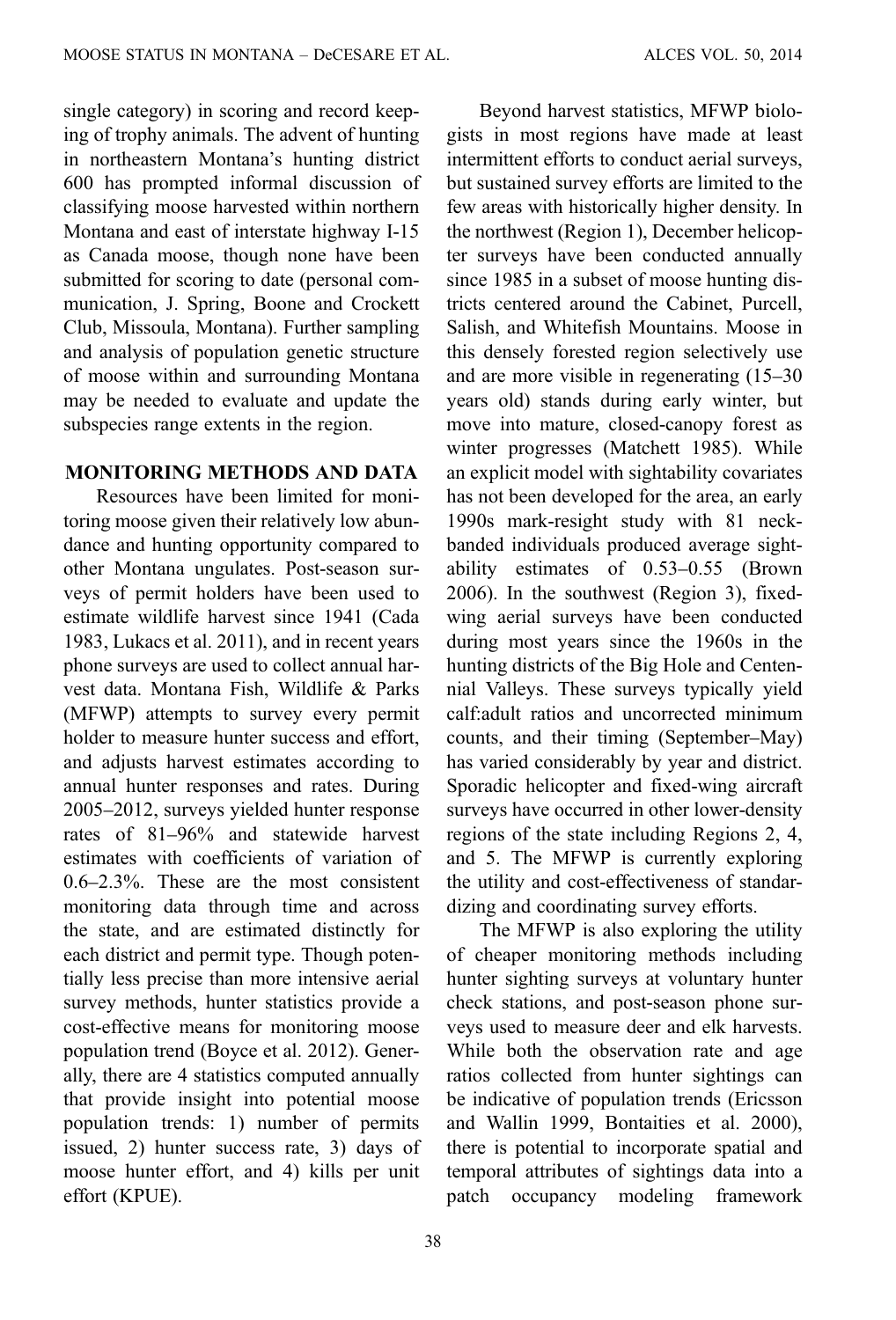<span id="page-4-0"></span>similar to recent efforts with hunter sightings of wolves (Canis lupus; Rich et al. 2013). Additionally, the MFWP is exploring the cost-effectiveness of estimating population trends using the fates and reproductive status of marked individuals (sensu Lukacs et al. 2009) which can be integrated into population models that estimate annual growth rate (DeCesare et al. 2012).

## MOOSE HARVEST STATISTICS AND TREND

As a consequence of perceived population declines and declining population indices from harvest data in recent decades, the number of moose permits issued in Montana was reduced by  $53\%$  (769 to 362) between 1995 and 2012 ([Fig. 1a\)](#page-1-0). Most reductions were in areas with traditionally the most available permits (Regions 1 and 3). In contrast, the first 2 permits ever offered in northeastern Montana (Region 6) were added in 2008. Notably, the 2010 hunting season was the first in more than 50 years when the number of statewide permits was <500 [\(Fig. 1a\)](#page-1-0).

Statewide hunter success is estimated as the number of moose harvested relative to the number of permits issued, averaging 78.4% during regulated moose hunting in Montana (1945–2012; [Fig. 1b\)](#page-1-0). This success rate is similar to that in adjacent Idaho (61– 85%; Toweill and Vecellio 2004), but relatively higher than in other areas with typically more moose and moose hunters such as Alberta (30–50%; Boyce et al. 2012), Alaska (28–37%; Schmidt et al. 2005), Newfoundland (25–54%; Fryxell et al. 1988), and Ontario (36–40%; Hunt 2013). From 2008– 2012, success rates (average  $= 73.4\%$ ) were lower than the previous 20-year average  $(83.7\%; t = 2.07, 23 \text{ df}, P < 0.001)$ . Additionally, hunter effort, defined as the number of days spent hunting moose per hunter, increased from 6.3 in 1986 to  $\geq$ 11 days/ hunter in 2010–2012 (Fig. 3). Similarly, kill per unit effort (KPUE) that integrates hunter success and effort statistics into a metric of



Fig. 3. Statewide annual averages of moose hunter effort (days per hunter) and moose kill per unit effort (KPUE) in Montana, 1986–2012.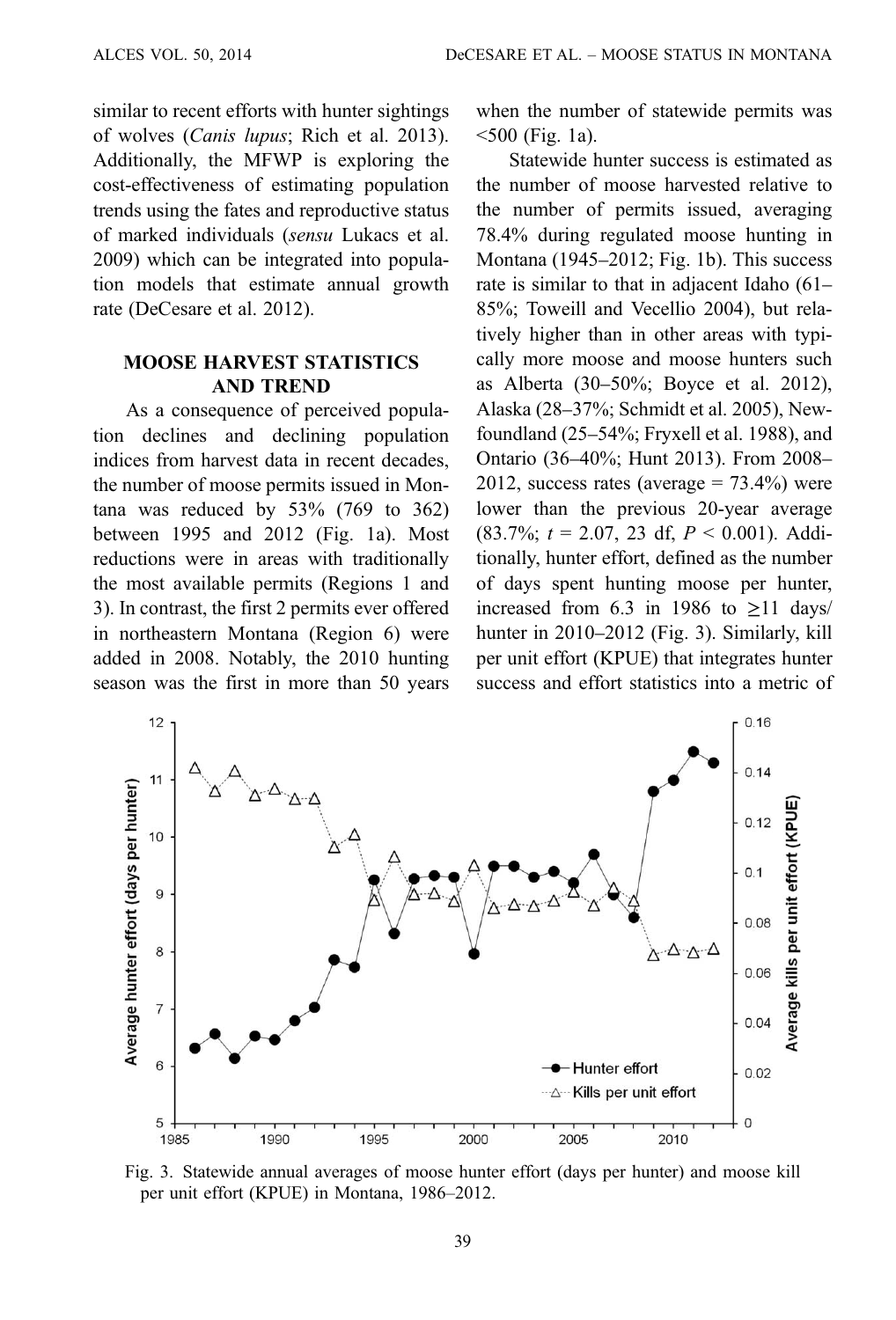hunter efficiency, declined  $>50\%$  from  $>0.14$ to <0.07 moose killed per hunter-day over the same time period [\(Fig. 3](#page-4-0)). The KPUE for antlered bull-specific tags also varied by hunting district level (Fig. 4), reflecting regional differences in moose distribution and ecotypes (e.g., more closed forests in the northwest compared to more open foothills and large riparian complexes in the southwest).

In combination, lower hunter success and KPUE, increased hunter effort, and a concurrent >50% reduction in available permits are indicative of a declining statewide population trend. In Ontario, years with fewer permits resulted in increased hunter success rate, even after accounting for changes in underlying moose density (Hunt 2013), which suggests that hunter behavior can complicate interpretation of hunter statistics (Bowyer et al. 1999, Schmidt et al. 2005). Change in permit type over space and time (e.g., shifting between antlered bull, antlerless, or either-sex permits) can also complicate or confound interpretation

of hunter statistics. For example, recent (2008–2012) increases in KPUE also coincide with a prescribed reduction in the antlerless harvest that may reduce KPUE by limiting the proportion of animals hunters are allowed to harvest, regardless of underlying population dynamics. Thus, we cautiously interpret harvest statistics as imperfect indices. Concurrent declines in available permits, success rates, and KPUE may result from population decline and/or reflect other confounding factors.

In addition to statewide hunter statistics, regional calf:adult ratios in areas with consistent aerial survey data indicate decline in recruitment [\(Fig. 5](#page-6-0)). Three distinct survey areas show significant ( $P < 0.05$ ) overall declines in ratios since 1980, though the temporal pattern of decline may be non-linear with subsequent stability at a lower level in recent years ([Fig. 5\)](#page-6-0). Low or declining recruitment is often associated with declining ungulate populations (e.g., DeCesare et al. 2012), so these data may be corroborative with harvest statistics that indicate a



Fig. 4. Bull moose kills per unit effort (KPUE; effort recorded in days) per moose hunting district by hunters carrying antlered-bull-only permits in Montana, 2012.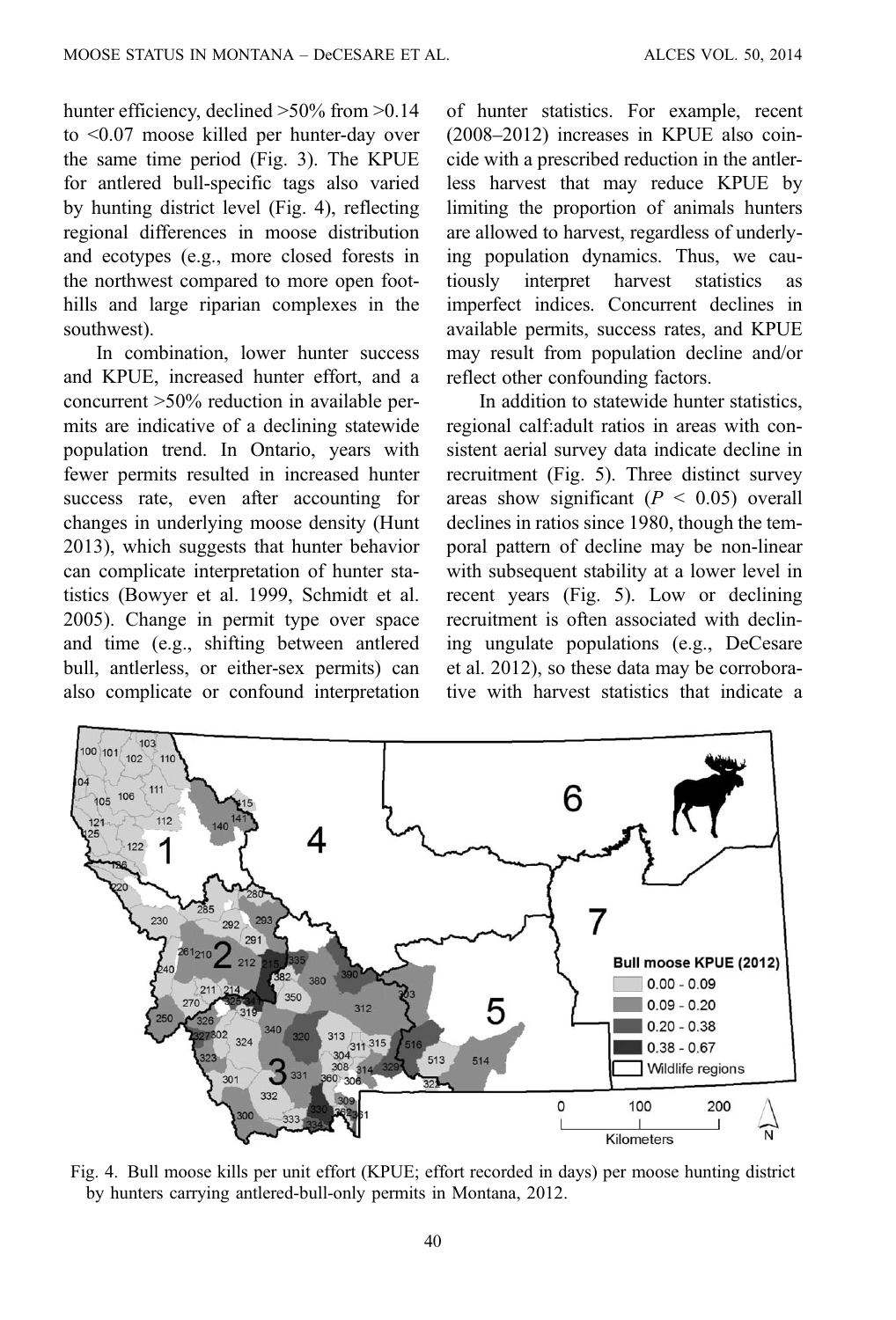<span id="page-6-0"></span>declining moose population. However, declining recruitment may also reflect an ungulate population approaching carrying capacity (Gaillard et al. 1998, Eberhardt 2002), so this index also does not unambiguously indicate decline.

# Biologist interviews: local trends and management

In 2010, we used structured interviews of 20 MFWP and cooperating agency biologists to assess the state of knowledge regarding moose population status, management, and factors of concern within Montana (Appendix A). A majority (63%) of responding biologists reported "decreasing" or "stable to decreasing" trends in their populations, with stable and increasing trends reported in some areas. These trend assessments are tempered, however, because only 10% of biologists had adequate data for making management decisions; 55 and 35% described their data as partially inadequate and inadequate, respectively. Lastly, when asked about factors that potentially limit local moose populations, biologist listed predation (70%), habitat succession (45%), MFWPpermitted hunter harvest (45%), parasites and/or disease (40%), Native American hunter harvest (30%), and habitat loss or fragmentation (15%).

### POTENTIAL LIMITING FACTORS

Many factors may currently limit moose abundance and distribution including hunter harvest, predation, habitat succession, parasite and disease prevalence, and climatic conditions. The relative importance of these factors has likely changed over time. Overharvest may have been responsible for decline in moose numbers in the late 1800s (Stevens 1971). By the early 1970s, research



Fig. 5. Annual moose calves per 100 adult recruitment data and associated linear regression trend lines calculated from fixed-wing and helicopter late winter aerial surveys in 3 regions of Montana, 1976–2010.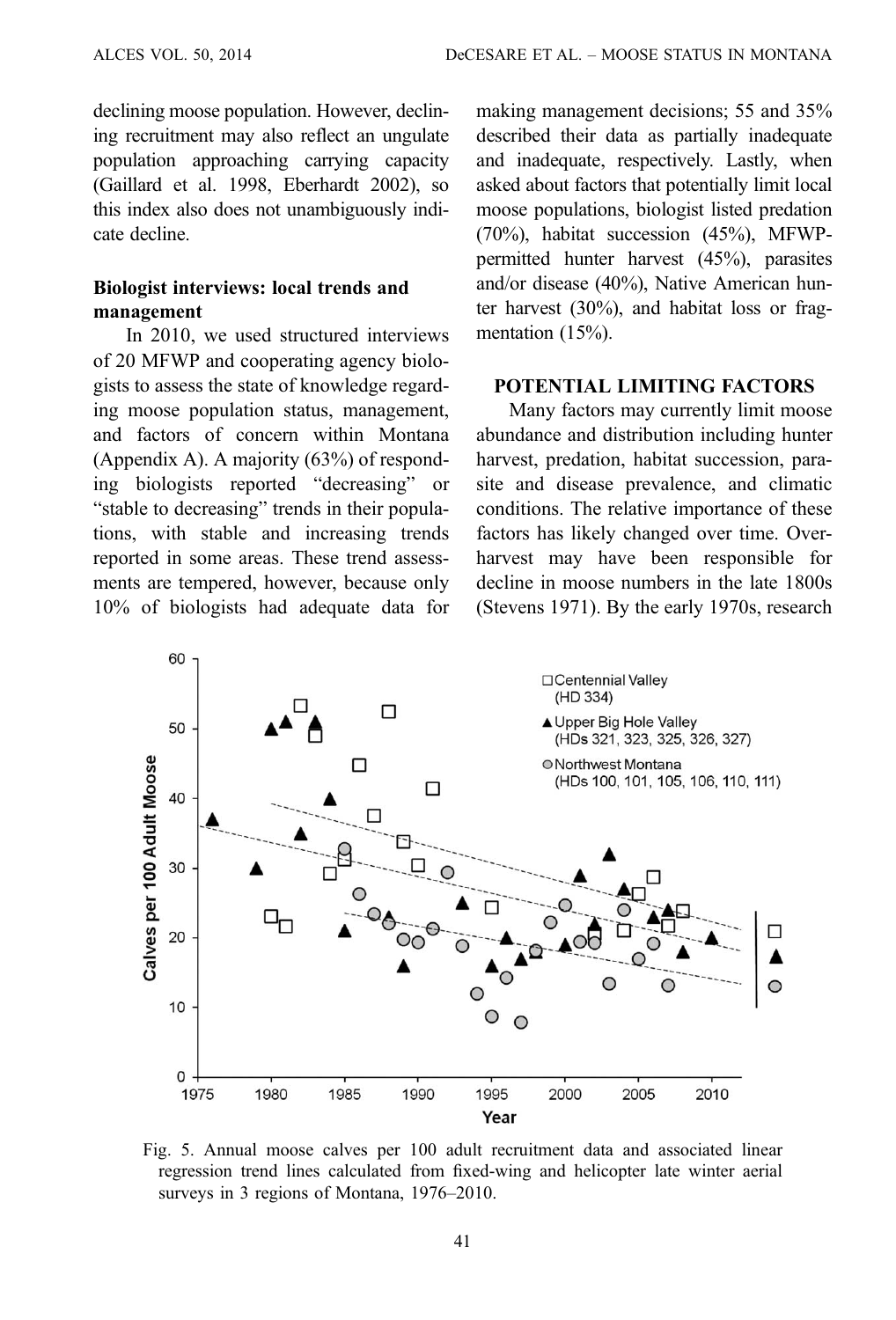in southwest Montana indicated that hunter harvest and nutritional inadequacies were the most important factors limiting moose populations, whereas parasites, disease, and predation had little direct effect on mortality rates (Schladweiler 1974). Presently there is a need to re-evaluate the relative importance of potential limiting factors in light of recent changes in many of these factors and subsequent monitoring and research in Montana and elsewhere.

## Hunter harvest

The goals and objectives behind moose hunter harvest quotas vary somewhat across MFWP regional jurisdictions. Managers in Regions 1 and 3, where populations are largest, generally aim to sustainably maximize hunter opportunity and minimize landowner conflicts (e.g., greater numbers of permits that include either-sex or antlerless opportunities), whereas regions 2, 4, 5, and 6 manage harvest with less intent to affect moose population dynamics (e.g., bull-only hunting or low permit numbers). During the past 2 decades, numbers of antlerless permits were increased substantially in certain areas, particularly in Region 3, in response to depredation complaints, perceptions that moose were unfavorably limiting vegetative growth (i.e., riparian plants), and high moose counts on aerial surveys. These prescriptive increases in moose permits were intended to induce local declines in some hunting districts.

Statewide, the sex ratio of harvested adult moose (i.e., excluding calves) averaged 28% female in 1971–2008, but dropped to an average of 14% in 2009–2012; female harvest is through either-sex and antlerlessonly permits. In Region 1, either-sex tags were issued historically, and harvest was typically skewed heavily towards males; the 1984–2004 harvest was 78% bulls, 19% cows, and 3% calves. As of 2012, all permits in this region were changed to antlered-bull

only. In Region 3, permits have been typically specified as antlered- or antlerlessonly, which is more restrictive to hunters but facilitates targeted management.

Additional moose harvest by members of the Confederated Salish and Kootenai Tribes (CSKT) is permitted off-reservation by the Hellgate Treaty of 1855. One permit per year is allowed to each interested Tribal member for hunting on primarily federal land, with mandatory reporting to CSKT officials. While the sample size of animals harvested is lower than that regulated by MFWP, these harvest data provide additional opportunity for indexing population trend and are without confounding changes in permit number and type. Trends in tribal harvest are similar to that of the MFWP [\(Fig. 6\)](#page-8-0); total harvest peaked in 1991 at 97 representing an additional 16.3% to the MFWP harvest of 595, and in 2012 the Tribal harvest was only 18, an additional 6.6% to the MFWP harvest of 274 moose. We point out that interpretation of tribal harvest statistics with respect to the rate of population change is also not unambiguous. While some evidence exists of reduced success by tribal hunters ([Fig. 6](#page-8-0)), a portion of the decline can probably be attributed to fewer permit requests. Also, these data do not include information about hunter effort or tribal interest in hunting other game species as allowed by treaty rights.

Illegal harvest of moose also occurs but has not been quantified to date. Data from Idaho suggest that illegal harvest can represent upwards of 31–50% of mortality (Pierce et al. 1985, Toweill and Vecellio 2004), warranting explicit monitoring and documentation of such in Montana.

## Predation

After decades of predator control in the early and mid-1900s, and subsequent recovery efforts in the late 1900s, Montana currently hosts widespread populations of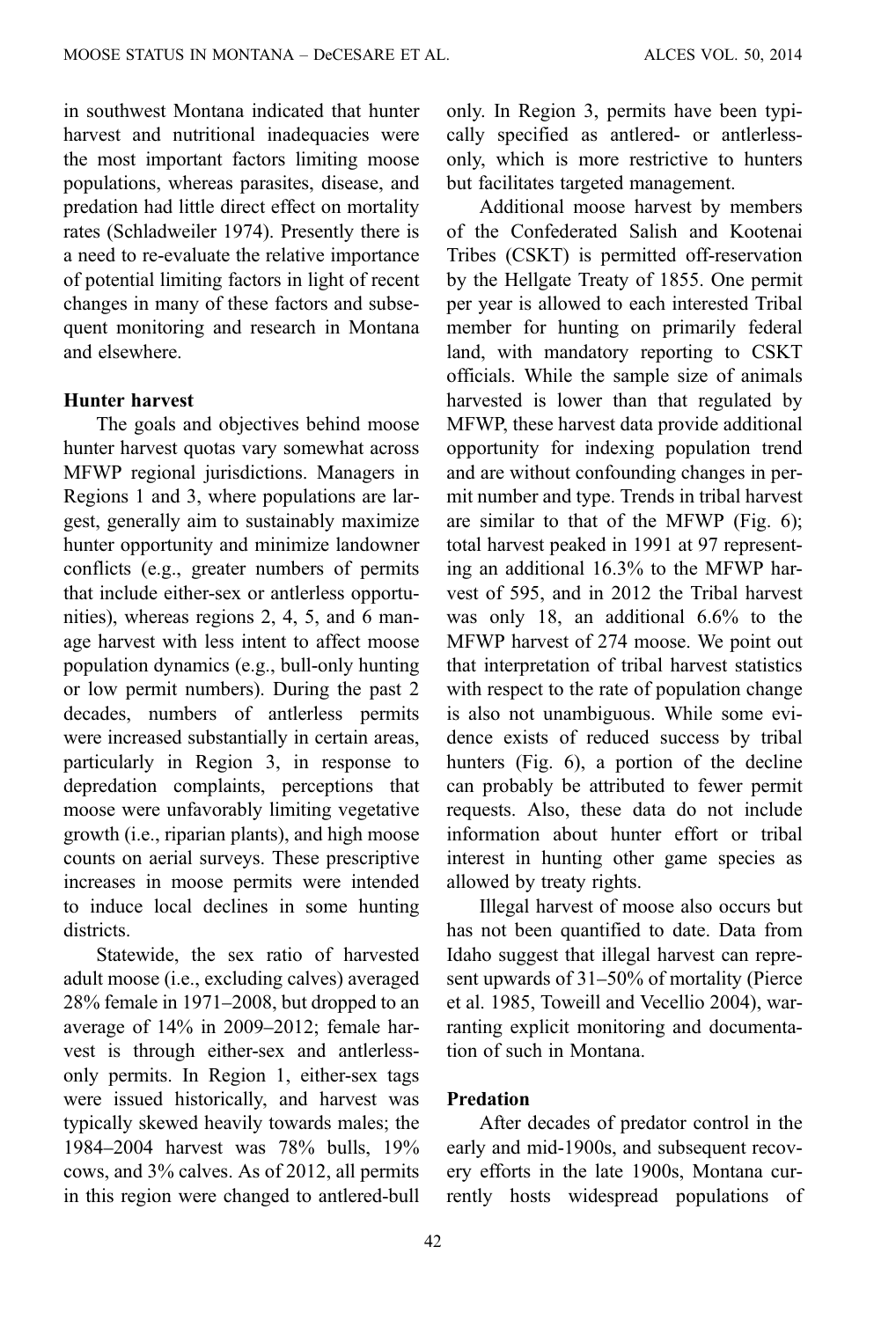<span id="page-8-0"></span>

Fig. 6. Moose harvest and hunter success rates by members of the Confederated Salish and Kootenai Tribes (CSKT) off-reservation (primarily on federal lands in western Montana), 1986–2012.

grizzly bears (Ursus arctos), black bears (Ursus americanus), wolves, mountain lions (Puma concolor), and coyotes (Canis latrans). While predation was not considered a concern 40 years ago (Schladweiler 1974), the expanded composition and abundance of predator species may have the potential to limit local moose populations. Predation was the most common concern of regional biologists relative to moose population dynamics.

Research on winter prey selection by recolonizing wolves in the North Fork of the Flathead River drainage from 1986–1996 indicated that while wolves disproportionately used areas where deer were concentrated, they preferentially killed larger moose and elk over more abundant deer. Moose, particularly calves and cows, comprised a greater proportion of wolf kills as winter progressed (Kunkel et al. 2004). However, annual survival of 32 adult female moose monitored concurrently in the North Fork (1990–1992) was relatively high  $(0.9137 \pm 0.0773$ ; Langley 1993), with 3 mortalities attributable to predation (1 wolf and 2 grizzly bear). In a recent dietary study of 12 wolf packs in northwest Montana, moose was the most common prey item based on stable isotope analysis, constituting an average of 41% of the diet; however, these results were not supported by scat analysis from a sub-set of 4 packs in which moose averaged 18% of the diet (Derbridge et al. 2012).

High densities of elk and deer throughout much of the Rocky Mountain region may support higher predator populations and facilitate increased predation rates on sympatric moose via apparent competition (Holt 1977). In such cases, a less abundant, secondary prey species can become more vulnerable to depensatory predation when faced with predator populations boosted by more numerous primary prey species (Messier 1995, Garrott et al. 2009). While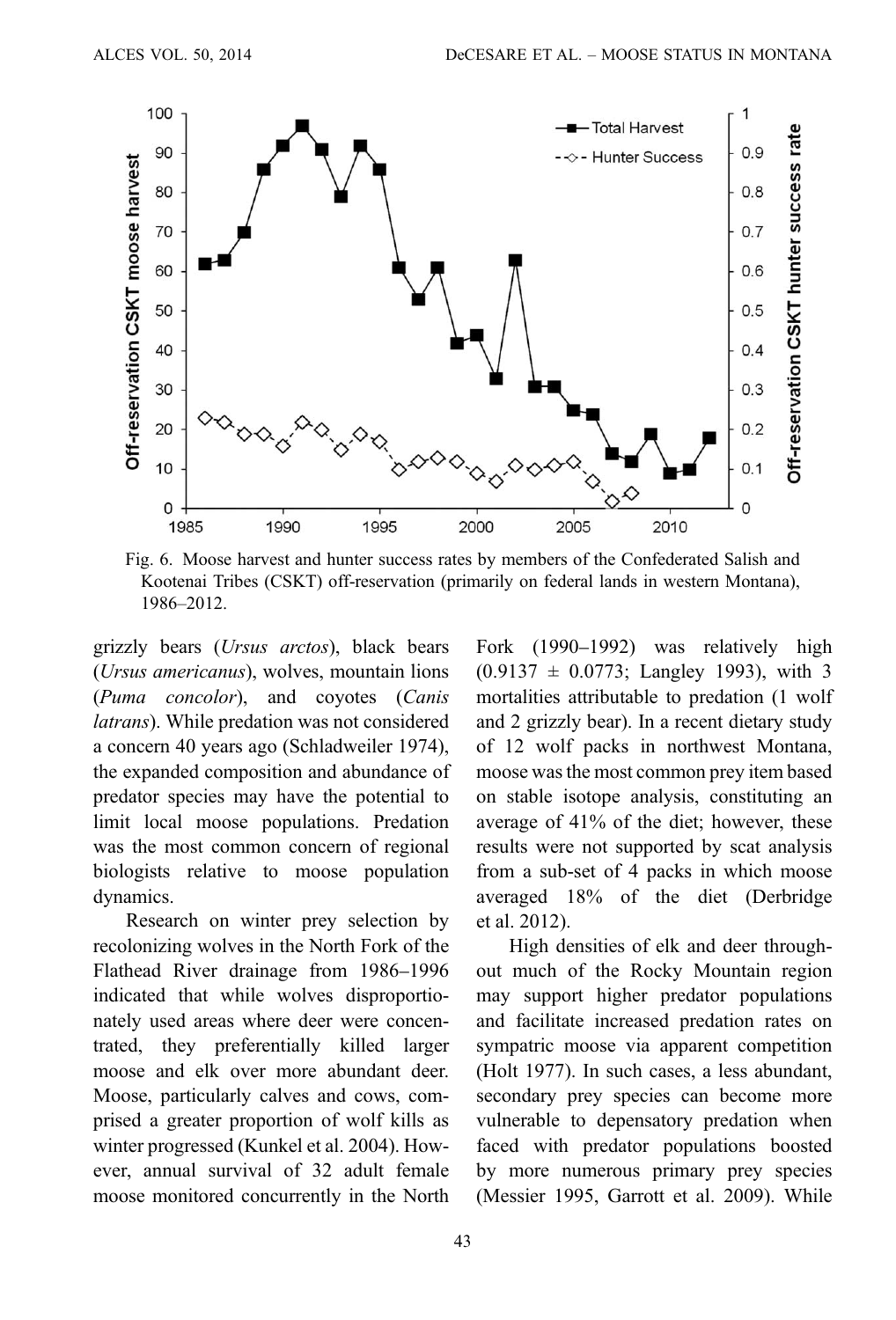moose across much of Canada have been attributed with the role of a primary prey species driving predator-mediated declines in less abundant woodland caribou (Rangifer tarandus caribou) populations (DeCesare et al. 2010), they may in fact be vulnerable themselves to such a mechanism within the elk- and deer-dominated prey populations of Montana. The effects of apparent competition from increased predation risk may be reduced somewhat by differential selection of winter and calving habitat among ungulates. Moose in Montana typically use higher elevations during winter and may accordingly spatially separate themselves from increased predation risk in some cases (Jenkins and Wright 1988, Burcham et al. 2000, Kunkel and Pletscher 2001).

The ultimate effect of predators on prey dynamics varies according to predation rates on different age classes (Gervasi et al. 2011), as well as with differences in the nutritional quality of prey habitat (Melis et al. 2009). Because moose may have colonized many areas of western Montana when predators were largely reduced, it is uncertain to what extent recolonized and expanding predator populations pose an additive source of mortality on local populations. In such cases, management of moose populations may require that predation rates be accounted for when deriving sustainable harvest quotas (Hobbs et al. 2012).

### Vegetative succession and degradation

Moose habitat requirements and preferences have been well documented (reviewed by Peek 2007, Shipley 2010). Moose in Montana use a variety of mid to high elevation forest types in summer, including closed canopy lodgepole pine (Pinus contorta) and subalpine fir (Abies lasiocarpa) forests, as well as aspen (Populus tremuloids) and willow (Salix spp.) stands, mountain parklands, and alpine meadows (Knowlton 1960, Peek 1962, Schladweiler 1974). During winter, they often forage on willow where available, and snow depth can either restrict local use and movement (Burkholder 2012) or shift use to conifer forests (Tyers 2003).

Many studies of Shiras moose in the Rocky Mountains have documented the importance of early successional habitats (Peek 2007). Large-extent wildfires in 1910, 1919, and 1929 converted much of the conifer forest in northwest Montana to early-seral stages and moose populations in the state appeared to increase in response (Brown 2006). While the positive association with early successional habitat following wildfires is well documented, negative impacts of the 1988 fires in Yellowstone National Park contradict this tenant (Tyers 2006; Vartanian et al. 2011). During the 1950s–1980s, timber harvest became the dominant form of disturbance shaping conifer forests in the West and was generally favorable to moose, particularly 10–30 years following harvest (Eastman 1974, Matchett 1985, Telfer 1995). It is believed that the high amount of timber harvest combined with fire history may have set the stage for abundant moose populations through the early 1990s (Brown 2006). A time-lagged decrease in early-seral forests has presumably resulted from reduced timber harvesting since the late 1980s (Spoelma et al. 2004).

Riparian areas have been severely degraded globally by a variety of stressors (Richardson et al. 2007), and in some parts of the western United States, cottonwoodwillow riparian habitats have been reduced by as much as 90–95% (Johnson and Carothers 1982). Historically, persistent riparian habitat along rivers and streams may have provided long-term stability to moose populations and functioned as corridors to allow moose to expand into ephemeral post-fire habitats (Peek 2007). In many areas of Montana, habitat management has focused on restoration of riparian areas via fencing and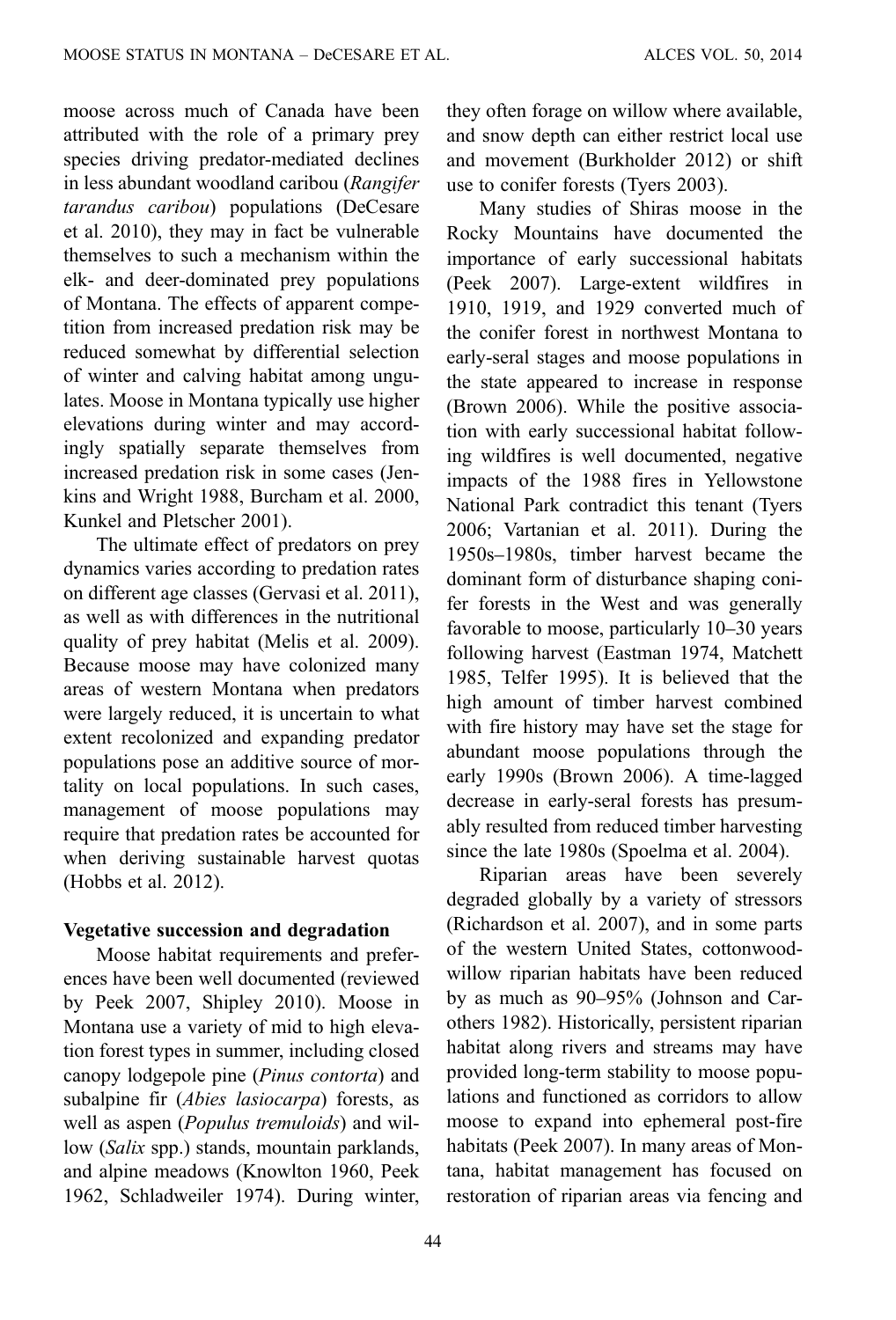grazing management with the goal of restoring robust willow communities.

## **Parasites**

Moose are exposed to a suite of parasites with potential implications for population dynamics. Winter ticks (Dermacentor albipictus) are known to occur in moose range across much of North America south of 60° N latitude (Samuel 2004), and have been detected in disparate regions and vegetation types of Montana (N. DeCesare, unpublished data). While data are not available concerning the demographic impact of ticks on moose in Montana, negative effects of ticks on moose populations have been well documented elsewhere (Samuel 2007, Musante et al. 2010). Given that die-offs have been known to occur synchronously across various portions of moose range (Del-Giudice et al. 1997), impacts of tick epizootics on moose in Montana seem likely.

Giant liver flukes (Fascioloides magna) were reported as the greatest single source of mortality for a declining moose population in northwest Minnesota (Murray et al. 2006, Lankester and Foreyt 2011). Such effects of flukes on moose mortality may be accentuated when individuals are malnourished (Lankester and Samuel 2007). Both F. magna and the common liver fluke (F. hepatica) have been documented widely within Montana's cattle populations (Knapp et al. 1992), and multiple species of lymnaid snails, the intermediate host, are also known to occur (Dunkel et al. 1996). Data concerning infection rates or impacts of flukes on moose or other wild ungulates in Montana are lacking.

Also of concern in Minnesota and elsewhere in eastern North American is the meningial worm (Parelaphostrongylus tenuis). Prevalent in central and eastern moose populations, this parasite is carried by white-tailed deer, transmitted by terrestrial gastropod intermediate hosts, and is commonly associated with moose declines in areas of high overlap with dense deer populations (Lankester 2010). While P. tenuis has not been documented in Montana, detection of infected white-tailed deer in western North Dakota suggest the possibility of intermittent spread into portions of Montana (Maskey 2008).

The arterial worm (Elaeophora schneideri) is a filarioid nematode found in the common carotid and internal maxillary arteries of ungulates in the west and southwestern US (Henningsen et al. 2012). Mule deer are definitive hosts of carotid worms, while moose and other ungulates are aberrant hosts, susceptible to blockage of blood to the optic nerve, ears, and brain and related symptoms such as blindness, ataxia, necrosis of the muzzle and nostrils, and emaciation (Hibler and Metzger 1974). E. schneideri was first detected in moose in Montana in 1971 (Worley et al. 1972), and subsequent sampling of 74 harvested moose detected carotid worms in 3 (4.0%; Worley 1975). More recently, approximately 30% prevalence was detected in Montana among 94 moose harvested in 2009–10 (J. Ramsey, MFWP, unpublished data) and 49% prevalence  $(n = 165)$  was detected in Wyoming (Henningsen et al. 2012). While infection is not necessarily lethal, increasing prevalence and the potential for subclinical effects warrant further investigation.

## Climate

Moose in North America occur across a great range of latitudes  $(40^{\circ} \text{ N to } 70^{\circ} \text{ N})$ , though generally are best-adapted for cold climates (Renecker and Hudson 1986). Winter severity can affect physical condition (Cederlund et al. 1991) and fecundity (Solberg et al. 1999) of moose, yet recent attention has been given largely to concerns over warm temperatures. A small sample  $(n = 2)$  of captive moose in Alberta exhibited metabolic and respiratory signs of heat stress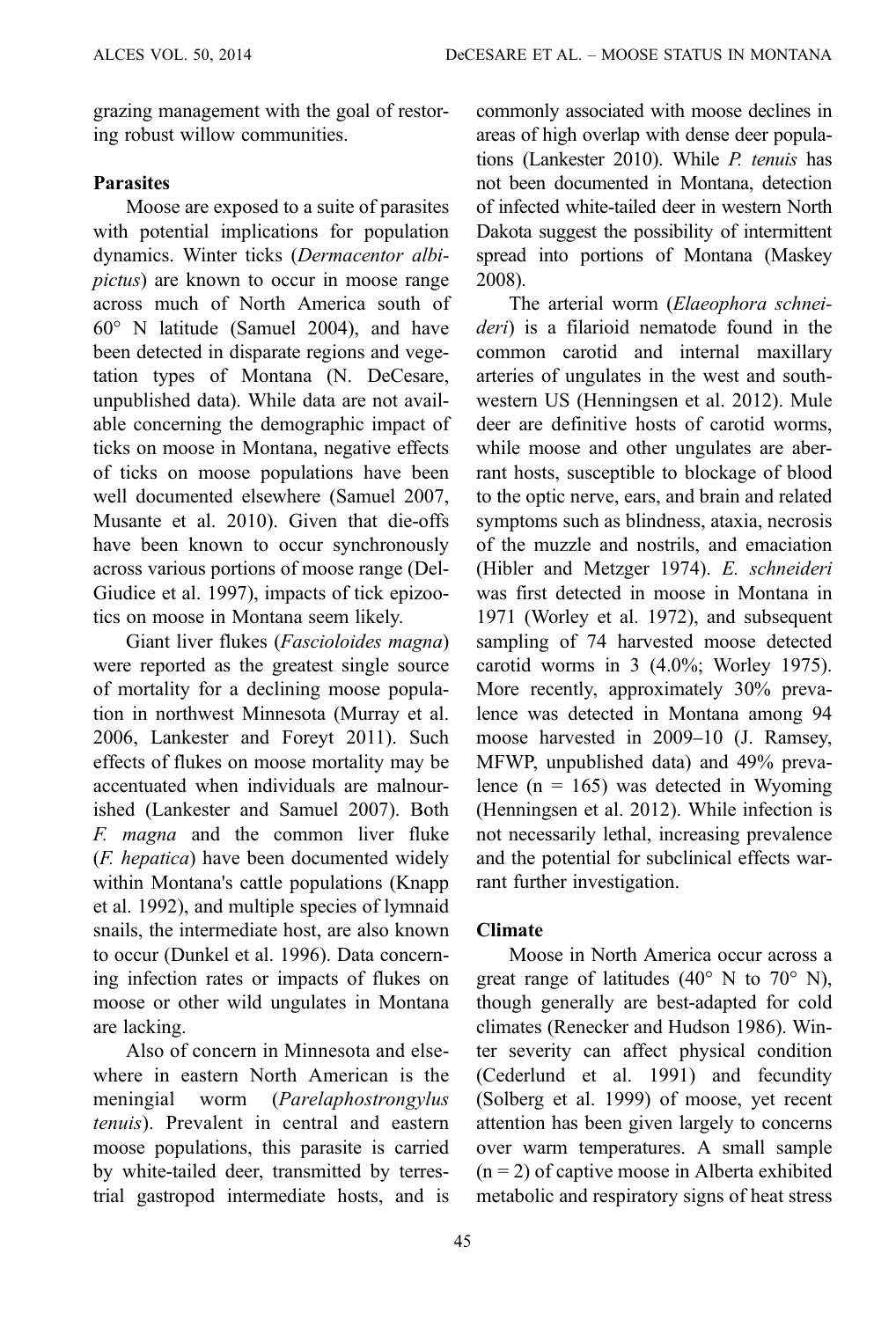at temperatures above −5°C and 14°C in winter and summer, respectively (Renecker & Hudson 1986). In Minnesota, a heat stress index based on these thresholds explained >78% of the annual variability in moose survival (Lenarz et al. 2009), and annual population growth rates decreased with increasing summer temperatures (Murray et al. 2006). Concerns over heat stress effects on moose are compounded by predicted patterns of future climatic warming across southern moose ranges (Lenarz et al. 2010), yet much remains unclear and the relationships in Minnesota were strictly correlative.

It is not known whether the mechanism linking temperature to demography is a direct link between heat stress and malnutrition (Murray et al. 2006) or an indirect link via parasites or other mortality agents (Samuel 2007). Increased mortality as a result of heat stress is likely to result in decreased abundance and a contraction in moose distribution along the southern range extent, yet local expansions of moose in other southern jurisdictions (e.g., Base et al. 2006, Wolfe et al. 2010, Wattles and DeStefano 2011) and an Ontario field study (Lowe et al. 2010) do not directly support this hypothesis. Within Montana it is unclear whether any climatic variables underlie spatial variation in the productivity of local populations.

## RESEARCH NEEDS AND FUTURE DIRECTIONS

Comprehensive review of the current status of moose and methods in practice for monitoring and management revealed 3 primary research needs in Montana: 1) calibration of various trend indices to evaluate agreement and uncertainty regarding moose population trends, 2) development or refinement of monitoring programs to produce consistent data at appropriate scales to inform harvest or habitat management decisions, and 3) research into rates of adult survival and recruitment and the potential limiting factors of each. Accordingly, during fiscal year 2012–2013 the MFWP began directing moose permit auction funds toward a new research program to address these research needs. Generally speaking, the work aims to provide rigorous and reliable information as a foundation for understanding moose population dynamics and management practices in Montana.

# ACKNOWLEDGEMENTS

Funding for this work was provided by the sale of hunting and fishing licenses in Montana and matching Pittman-Robertson grants to the Montana Department of Fish, Wildlife and Parks. K. Alt (retired), H. Burt, G. Taylor, M. Thompson, and J. Williams provided valuable insights on regional histories and priorities for moose management and facilitated communication with MFWP area biologists V. Boccadori, R. Brannon, J. Cunningham, J. Brown (retired), V. Edwards, C. Fager, A. Grove, C. Jourdannais, J. Kolbe, B. Lonner, G. Olson (retired), R. Rauscher, J. Sika, B. Sterling, S. Stewart, T. Thier, R. Vinkey, J. Vore, and A. Wood. D. Becker, J. Cunningham, V. Edwards, and J. Newby were especially helpful with tracking down and interpreting moose data and reports. J. Warren provided valuable insight on moose research and habitat management as well as database development. A. Messer provided valuable guidance and advice on available GIS data, database design, and data standardization and capture. K. Smucker and J. Newby provided valuable comments on previous versions of this manuscript. J. Van Andel provided invaluable administrative support.

## LITERATURE CITED

BASE, D. L., S. ZENDER, and D. MARTORELLO. 2006. History, status, and hunter harvest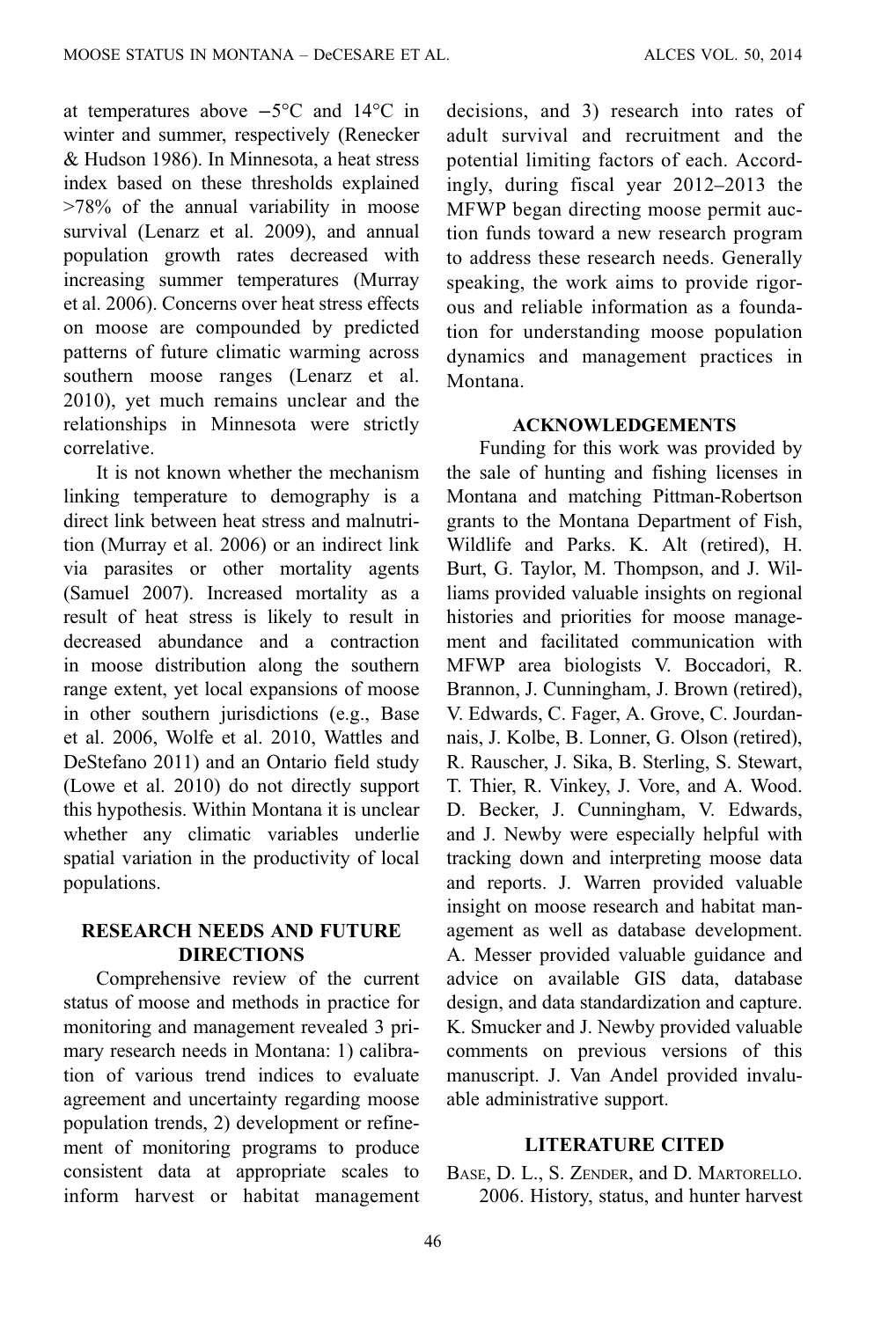of moose in Washington state. Alces 42: 111–114.

- BONTAITIES, K. M., K. A. GUSTAFSON, and R. MAKIN. 2000. A Gasaway-type moose survey in New Hampshire using infrared thermal imagery: preliminary results. Alces 36: 69–75.
- BOWYER, R. T., M. C. NICHOLSON, E. M. MOLVAR, and J. B. FARO. 1999. Moose on Kalgin Island: are density-dependent processes related to harvest? Alces 35: 73–90.
- BOYCE, M. S., P. W. J. BAXTER, and H. P. POS-SINGHAM. 2012. Managing moose harvests by the seat of your pants. Theoretical Population Biology 82: 340–347.
- BROWN, J. 2006. Moose management in northwest Montana: Region 1 annual report. Montana Fish, Wildlife and Parks, Libby, Montana, USA.
- BURCHAM, M., C. L. MARCUM, D. MCCLEEREY, and M. THOMPSON. 2000. Final report: study of sympatric moose and elk in the Garnet Range of western Montana, 1997–2000. University of Montana, Missoula, Montana, USA.
- BURKHOLDER, B. O. 2012. Seasonal distribution, winter habitat selection and willow utilization patterns of the Shiras moose on the Mount Haggin Wildlife Management Area. M.S. Thesis, Montana State University, Bozeman, Montana, USA.
- CADA, J. D. 1983. Evaluations of the telephone and mail survey methods of obtaining harvest data from licensed sportsmen in Montana. Pages 117–128 in S. L. Beasom and S. F. Roberson, editors. Game Harvest Management. Caesar Kleberg Research Institute, Kingsville, Texas, USA.
- CEDERLUND, G. N., H. K. G. SAND, and Å. PEHRSON. 1991. Body mass dynamics of moose calves in relation to winter severity. Journal of Wildlife Management  $55.675 - 681$
- DECESARE, N. J., M. HEBBLEWHITE, M. BRADLEY, K. G. SMITH, D. HERVIEUX, and L. NEUFELD.

2012. Estimating ungulate recruitment and growth rates using age ratios. Journal of Wildlife Management 76: 144–153.

- ———, ———, H. S. ROBINSON, and M. MUSIANI. 2010. Endangered, apparently: the role of apparent competition in endangered species conservation. Animal Conservation 13: 353–362.
- DELGIUDICE, G. D., R. O. PETERSON, and W. M. SAMUEL. 1997. Trends of winter nutritional restriction, ticks, and numbers of moose on Isle Royale. Journal of Wildlife Management 61: 895–903.
- DERBRIDGE, J. J., P. R. KRAUSMAN, and C. T. DARIMONT. 2012. Using Bayesian stable isotope mixing models to estimate wolf diet in a multi-prey ecosystem. Journal of Wildlife Management 76: 1277–1289.
- DUNKEL, A. M., M. C. ROGNLIE, G. ROB JOHN-SON, and S. E. KNAPP. 1996. Distribution of potential intermediate hosts for Fasciola hepatica and Fascioloides magna in Montana, USA. Veterinary Parasitology 62: 63–70.
- EASTMAN, D. S. 1974. Habitat use by moose of burns, cutovers and forests in northcentral British Columbia. Proceedings of the North American Moose Conference Workshop 10: 238–256.
- EBERHARDT, L. L. 2002. A paradigm for population analysis of long-lived vertebrates. Ecology 83: 841–2854.
- ERICSSON, G., and K. WALLIN. 1999. Hunter observations as an index of moose Alces alces population parameters. Wildlife Biology 5: 177–185.
- FRYXELL, J. M., W. E. MERCER, and R. B. GEL-LATELY. 1988. Population dynamics of Newfoundland moose using cohort analysis. Journal of Wildlife Management 52: 14–21.
- GAILLARD, J. M., M. FESTA-BIANCHET, and N. G. Yoccoz. 1998. Population dynamics of large herbivores: variable recruitment with constant adult survival. Trends in Ecology & Evolution 13: 58–63.
- GARROTT, R. A., P. J. WHITE, M. S. BECKER, and C. N. GOWER. 2009. Apparent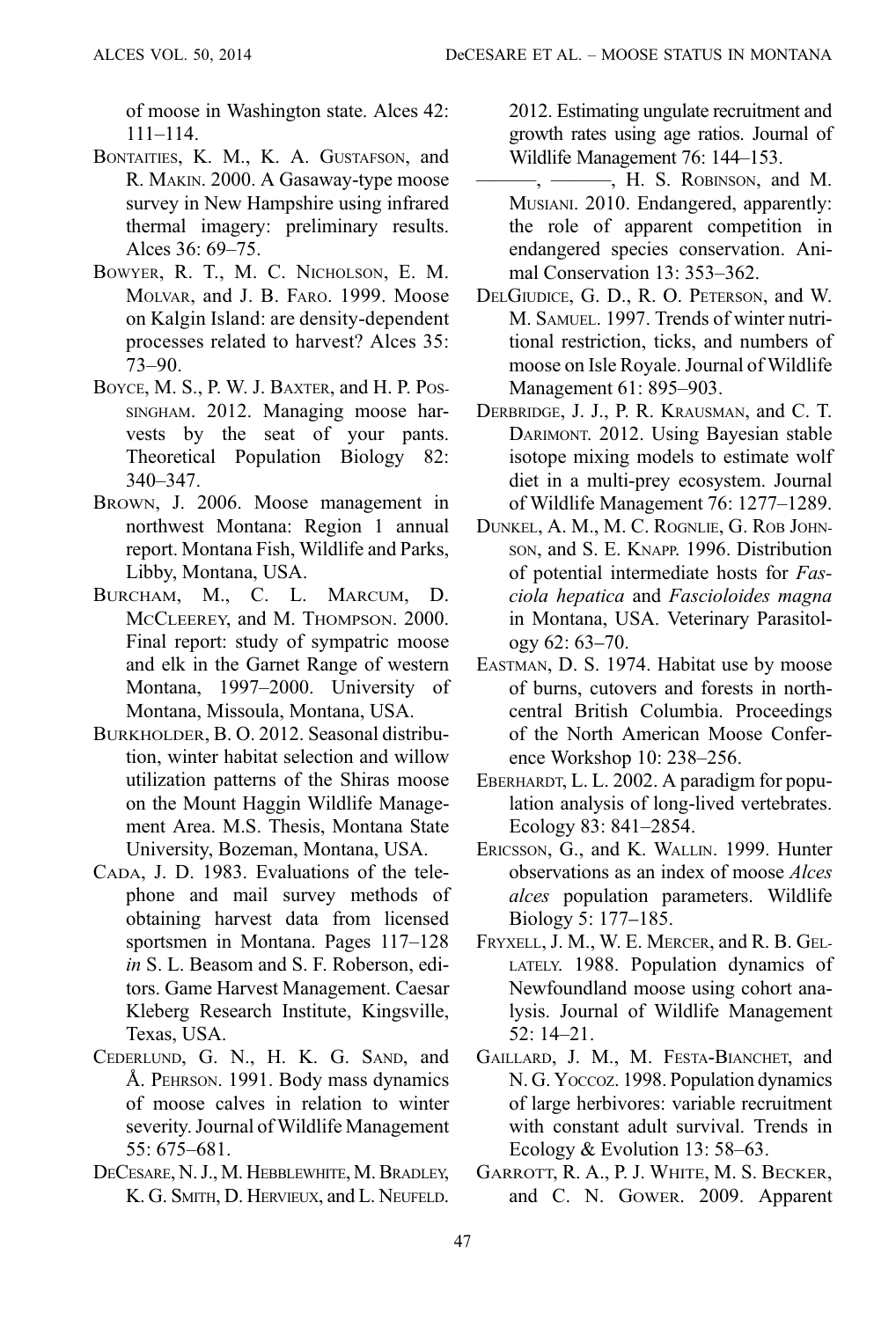competition and regulation in a wolfungulate system: interactions of life history characteristics, climate, and landscape attributes. Pages 519–540 in R. A. Garrott, P. J. White, and F. G. R. Watson, editors. The Ecology of Large Mammals in Central Yellowstone: Sixteen Years of Integrated Field Studies. Elsevier, San Diego, California, USA.

- GERVASI, V., E. B. NILSEN, H. SAND, M. PAN-ZACCHI, G. R. RAUSET, H. C. PEDERSEN, J. KINDBERG, P. WABAKKEN, B. ZIMMER-MANN, J. ODDEN, O. LIBERG, J. E. SWEN-SON, and J. D. C. LINNELL. 2011. Predicting the potential demographic impact of predators on their prey: a comparative analysis of two carnivore– ungulate systems in Scandinavia. Journal of Animal Ecology 81: 443–454.
- HENNINGSEN, J. C., A. L. WILLIAMS, C. M. TATE, S. A. KILPATRICK, and W. D. WAL-TER. 2012. Distribution and prevalence of Elaeophora schneideri in moose in Wyoming. Alces 48: 35–44.
- HIBLER, C. P., and C. J. METZGER. 1974. Morphology of the larval stages of Elaeophora schneideri in the intermediate and definitive hosts with some observations on their pathogenesis in abnormal definitive hosts. Journal of Wildlife Diseases 10: 361–369.
- HOBBS, N. T., H. ANDRÉN, J. PERSSON, M. ARONSSON, and G. CHAPRON. 2012. Native predators reduce harvest of reindeer by Sámi pastoralists. Ecological Applications 22: 1640–1654.
- HOLT, R. D. 1977. Predation, apparent competition, and the structure of prey communities. Theoretical Population Biology 12: 197–229.
- HUNDERTMARK, K. J., and R. T. BOWYER. 2004. Genetics, evolution, and phylogeography of moose. Alces 40: 103–122.
	- $-$ ,  $-$ ,  $G$ . F. SHIELDS, and C. C. SCHWARTZ. 2003. Mitochondrial phylogeography of moose (Alces alces) in North America. Journal of Mammalogy 84: 718–728.
- ———, G. F. SHIELDS, I. G. UDINA, R. T. BOW-YER, A. A. DANILKIN, and C. C. SCHWARTZ. 2002. Mitochondrial phylogeography of moose (Alces alces): late pleistocene divergence and population expansion. Molecular Phylogenetics and Evolution 22: 375–387.
- HUNT, L. M. 2013. Using human-dimensions research to reduce implementation uncertainty for wildlife management: a case of moose (Alces alces) hunting in northern Ontario, Canada. Wildlife Research 40: 61–69.
- JENKINS, K. J., and R. G. WRIGHT. 1988. Resource partitioning and competition among cervids in the Northern Rocky Mountains. Journal of Applied Ecology 25: 11–24.
- JOHNSON, R. R., and S. W. CAROTHERS. 1982. Riparian habitats and recreation: interrelationships and impacts in the Southwest and Rocky Mountain region. USAD Forest Service, Rocky Mountain Forest and Range Experiment Station, Fort Collins, Colorado, USA.
- KARNS, P. D. 2007. Population distribution, density, and trends. Pages 125–140 in A.W. Franzmann and C.C. Schwartz, editors. Ecology and Management of the North American Moose. University Press of Colorado, Boulder, Colorado, USA.
- KNAPP, S. E., A. M. DUNKEL, K. HAN, and L. A. ZIMMERMAN. 1992. Epizootiology of fascioliasis in Montana. Veterinary Parasitology 42: 241–246.
- KNOWLTON, F. F. 1960. Food habits, movements and populations of moose in the Gravelly Mountains, Montana. Journal of Wildlife Management 24: 162–170.
- KUNKEL, K. E., and D. H. PLETSCHER. 2001. Winter hunting patterns of wolves in and near Glacier National Park, Montana. Journal of Wildlife Management 65: 520–530.
- ———, ———, D. K. BOYD, R. R. REAM, and M. W. FAIRCHILD. 2004. Factors correlated with foraging behavior of wolves in and near Glacier National Park,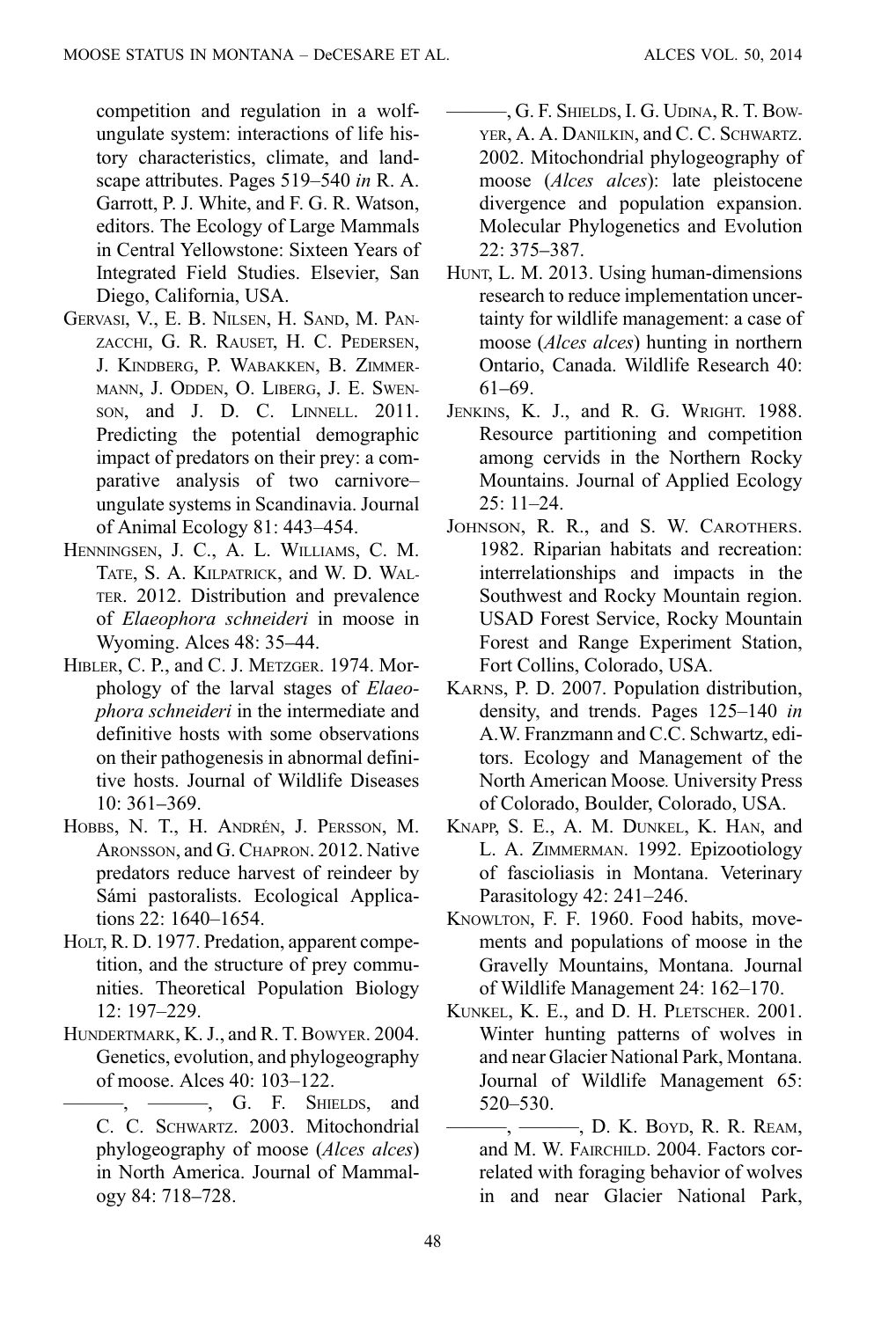Montana. Journal of Wildlife Management 68: 167–178.

- LANGLEY, M. A. 1993. Habitat selection, mortality and population monitoring of Shiras moose in the North Fork of the Flathead River Valley, Montana. M.S. Thesis, University of Montana, Missoula, Montana, USA.
- LANKESTER, M. W. 2010. Understanding the impact of meningeal worm, Parelaphostrongylus tenuis, on moose populations. Alces 46: 53–70.
- LANKESTER, M. W., and W. J. FOREYT. 2011. Moose experimentally infected with giant liver fluke (Fascioloides magna). Alces 47: 9–15.
	- ———, and W. M. SAMUEL. 2007. Pests, parasites, and disease. Pages 479–517 in A.W. Franzmann and C.C. Schwartz, editors. Ecology and Management of the North American Moose. University Press of Colorado, Boulder, Colorado, USA.
- LENARZ, M. S., J. FIEBERG, M. W. SCHRAGE, and A. J. EDWARDS. 2010. Living on the edge: viability of moose in northeastern Minnesota. Journal of Wildlife Management 74: 1013–1023.
	- ———, M. E. NELSON, M. W. SCHRAGE, and A. J. EDWARDS. 2009. Temperature mediated moose survival in northeastern Minnesota. Journal of Wildlife Management 73: 503–510.
- LOWE, S. J., B. R. PATTERSON, and J.A. SCHAE-FER. 2013. Lack of behavioral response of moose (*Alces alces*) to high ambient temperatures near the sourthern periphery of their range. Canadian Journal of Zoology 88: 1032–1041.
- LUKACS, P. M., J. A. GUDE, R. E. RUSSELL, and B. B. ACKERMAN. 2011. Evaluating costefficiency and accuracy of hunter harvest survey designs. Wildlife Society Bulletin 35: 430–437.
	- ———, G. C. WHITE, B. E. WATKINS, R. H. KAHN, B. A. BANULIS, D. J. FINLEY, A. A. HOLLAND, J. A. MARTENS, and J. VAYHIN-GER. 2009. Separating components of variation in survival of mule deer in

Colorado. Journal of Wildlife Management 73: 817–826.

- MASKEY, J. J. 2008. Movements, resource selection, and risk analyses for parasitic disease in an expanding moose population in the northern Great Plains. Ph. D. Thesis, University of North Dakota, Grand Forks, North Dakota, USA.
- MATCHETT, M. R. 1985. Habitat selection by moose in the Yaak River drainage, northwestern Montana. Alces 21: 161–190.
- MELIS, C., B. JĘDRZEJEWSKA, M. APOLLONIO, K. A. BARTOŃ, W. JĘDRZEJEWSKI, J. D. C. LINNELL, I. KOJOLA, J. KUSAK, M. ADAMIC, S. CIUTI, I. DELEHAN, I. DYKYY, K. KRAPI-NEC, L. MATTIOLI, A. SAGAYDAK, N. SAM-CHUK, K. SCHMIDT, M. SHKVYRYA, V. E. SIDOROVICH, B. ZAWADZKA, and S. ZHYLA. 2009. Predation has a greater impact in less productive environments: variation in roe deer, Capreolus capreolus, population density across Europe. Global Ecology and Biogeography 18: 724–734.
- MESSIER, F. 1995. On the functional and numerical responses of wolves to changing prey density. Ecology and conservation of wolves in a changing world. Canadian Circumpolar Institute, Occasional Publication 35: 187–198.
- MURRAY, D. L., E. W. COX, W. B. BALLARD, H. A. WHITLAW, M. S. LENARZ, T. W. CUS-TER, T. BARNETT, and T. K. FULLER. 2006. Pathogens, nutritional deficiency, and climate influences on a declining moose population. Wildlife Monographs 166:  $1-30.$
- MUSANTE, A. R., P. J. PEKINS, and D. L. SCAR-PITTI. 2010. Characteristics and dynamics of a regional moose Alces alces population in the northeastern United States. Wildlife Biology 16: 185–204.
- NELSON, E. W. 1914. Description of a new subspecies of moose from Wyoming. Proceedings of the Biology Society of Washington 27: 71–74.
- PEEK, J. M. 1962. Studies of moose in the Gravelly and Snowcrest Mountains,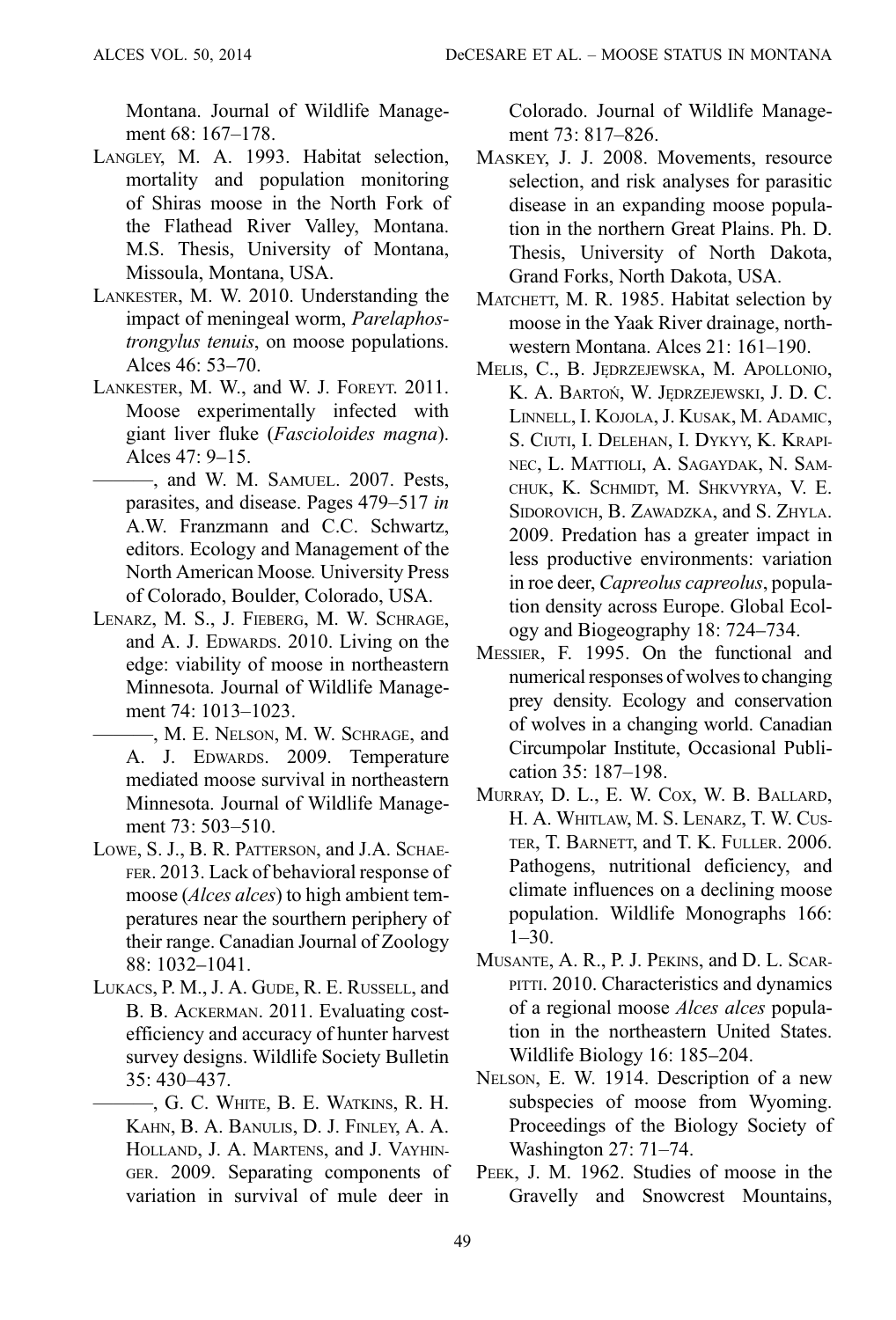Montana. Journal of Wildlife Management 26: 360–365.

- ———. 2007. Habitat relationships. Pages 351–375 in in A.W. Franzmann and C. C. Schwartz, editors. Ecology and Management of the North American Moose. University Press of Colorado, Boulder, Colorado, USA.
- PETERSON, R. L. 1952. A review of the living representatives of the genus Alces. Royal Ontario Museum. Life Sciences Division, Toronto, Ontario, Canada.
- PIERCE, D. J., B. W. RITCHIE, and L. KUCK. 1985. An examination of unregulated harvest of Shiras moose in Idaho. Alces 21: 231–252.
- RENECKER, L. A., and R. J. HUDSON. 1986. Seasonal energy expenditures and thermoregulatory responses of moose. Canadian Journal of Zoology 64: 322–327.
- RICH, L. N., E. M. GLENN, M. S. MITCHELL, J. A. GUDE, K. PODRUZNY, C. A. SIME, K. LAUDON, D. E. AUSBAND, and J. D. NICHOLS. 2013. Estimating occupancy and predicting numbers of gray wolf packs in Montana using hunter surveys. Journal of Wildlife Management 77: 1280–1289.
- RICHARDSON, D. M., P. M. HOLMES, K. J. ESLER, S. M. GALATOWITSCH, J. C. STROM-BERG, S. P. KIRKMAN, S. P. PYSEK, and R. J. HOBBS. 2007. Riparian vegetation: degradation, alien plant invasions, and restoration projects. Diversity and Distributions 13: 126–139.
- SAMUEL, W. M. 2004. White as a Ghost: Winter Ticks and Moose. Natural History Series, Volume 1. Federation of Alberta Naturalists, Edmonton, Alberta, Canada.
	- ———. 2007. Factors affecting epizootics of winter ticks and mortality of moose. Alces 43: 39–48.
- SCHLADWEILER, P. 1974. Ecology of Shiras moose in Montana. Montana Department of Fish and Game, Helena, Montana, USA.
- SCHMIDT, J. I., J. A. Y. M. VER HOEF, J. A. K. MAIER, and R. T. BOWYER. 2005. Catch

per unit effort for moose: a new approach using Weibull regression. Journal of Wildlife Management 69: 1112–1124.

- SHIPLEY, L. 2010. Fifty years of food and foraging in moose: lessons in ecology from a model herbivore. Alces 46: 1–13.
- SMUCKER, T., R. A. GARROTT, and J. A. GUDE. 2011. Synthesizing moose management, monitoring, past research and future research needs in Montana. Montana Fish, Wildlife, and Parks, Helena, Montana, USA.
- SOLBERG, E. J., B. E. SAETHER, O. STRAND, and A. LOISON. 1999. Dynamics of a harvested moose population in a variable environment. Journal of Animal Ecology 68: 186–204.
- SPOELMA, T. P., T. A. MORGAN, T. DILLON, A. L. CHASE, C. E. KEEGAN, and L. T. DEBLANDER. 2004. Montana's forest products industry and timber harvest, 2004. Resource Bulletin, USDA Forest Service, Rocky Mountain Research Station, Fort Collins, Colorado, USA.
- STATE OF MONTANA. 1910. Biennial report of the state game and fish warden of the State of Montana, 1909–1910. Montana Fish, Wildlife, and Parks, Helena, Montana, USA.
- STEVENS, D. R. 1971. Shiras Moose. Pages 89–95 in T. W. Mussehl and F. W. Howell, editors. Game Management in Montana. Montana Fish, Wildlife, and Parks, Helena, Montana, USA.
- TELFER, E. S. 1995. Moose range under presettlement fire cycles and forest management regimes in the boreal forest of western Canada. Alces 31: 153–165.
- TOWEILL, D. E., and G. VECELLIO. 2004. Shiras moose in Idaho: status and management. Alces 40: 33–43.
- TYERS, D. B. 2003. Winter ecology of moose on the northern Yellowstone winter range. Ph. D. Dissertation, Montana State University, Bozeman, Montana, USA.
	- ———. 2006. Moose population history on the northern Yellowstone winter range. Alces 42: 133–149.